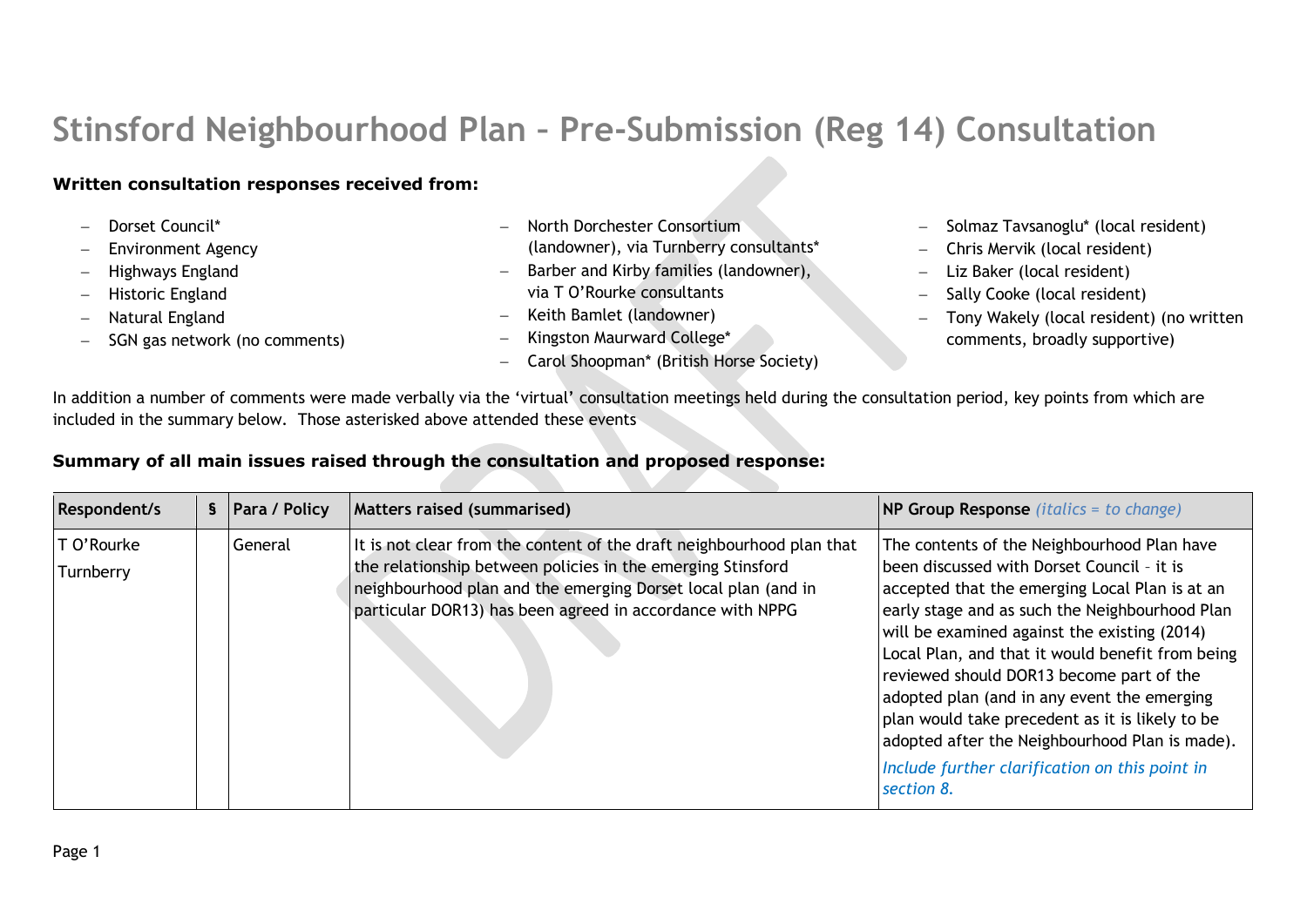| Respondent/s | S | Para / Policy | Matters raised (summarised)                                                                                                                                                                                                                                                        | <b>NP Group Response</b> ( <i>italics</i> = to change)                                                                                                                                                                                                                                                                                                                                                                                                                                                                                                                                                                                                                                                                                                                                                                                                                                                                                                                |
|--------------|---|---------------|------------------------------------------------------------------------------------------------------------------------------------------------------------------------------------------------------------------------------------------------------------------------------------|-----------------------------------------------------------------------------------------------------------------------------------------------------------------------------------------------------------------------------------------------------------------------------------------------------------------------------------------------------------------------------------------------------------------------------------------------------------------------------------------------------------------------------------------------------------------------------------------------------------------------------------------------------------------------------------------------------------------------------------------------------------------------------------------------------------------------------------------------------------------------------------------------------------------------------------------------------------------------|
| Turnberry    |   | SEA screening | The Sustainability Appraisal has not assessed reasonable alternatives<br>and is misleading in respect of the relationship of the Neighbourhood<br>Plan to the emerging Dorset Local Plan. The lack of an approved Plan<br>does not absolve the SEA from considering this scenario. | The emerging Local Plan is at an early stage and<br>DOR13 is a proposed strategic policy that<br>includes areas outside of the parish which will in<br>due course be subject to a full sustainability<br>appraisal.<br>There is no requirement to consider reasonable<br>alternatives at the screening stage of SEA. The<br>SEA screening stage requires us to take account<br>of the relevant criteria in Schedule 1 of The<br>Environmental Assessment of Plans and<br>Programmes Regulations 2004 when determining<br>whether or not a plan or programme is likely to<br>have a significant effect on the environment.<br>Paragraph 2(b) of Schedule 1 relates to<br>cumulative effects, and it is here that the<br>potential effects of the possible development<br>north of Dorchester is explored. This section<br>concludes that whilst there may be a significant<br>amount of development coming forward in<br>Stinsford through the emerging Local Plan and |
|              |   |               |                                                                                                                                                                                                                                                                                    | planning permissions, the neighbourhood plan<br>will not allocate sites for development and is in<br>advance of any decision on the expansion of<br>North Dorchester, which itself will be subject to<br>an SEA as part of the Local Plan process.                                                                                                                                                                                                                                                                                                                                                                                                                                                                                                                                                                                                                                                                                                                    |
|              |   |               |                                                                                                                                                                                                                                                                                    | The Statutory Consultees (who are aware of the<br>proposals in the emerging Local Plan) have also<br>considered the screening determination and have<br>agreed its conclusions.                                                                                                                                                                                                                                                                                                                                                                                                                                                                                                                                                                                                                                                                                                                                                                                       |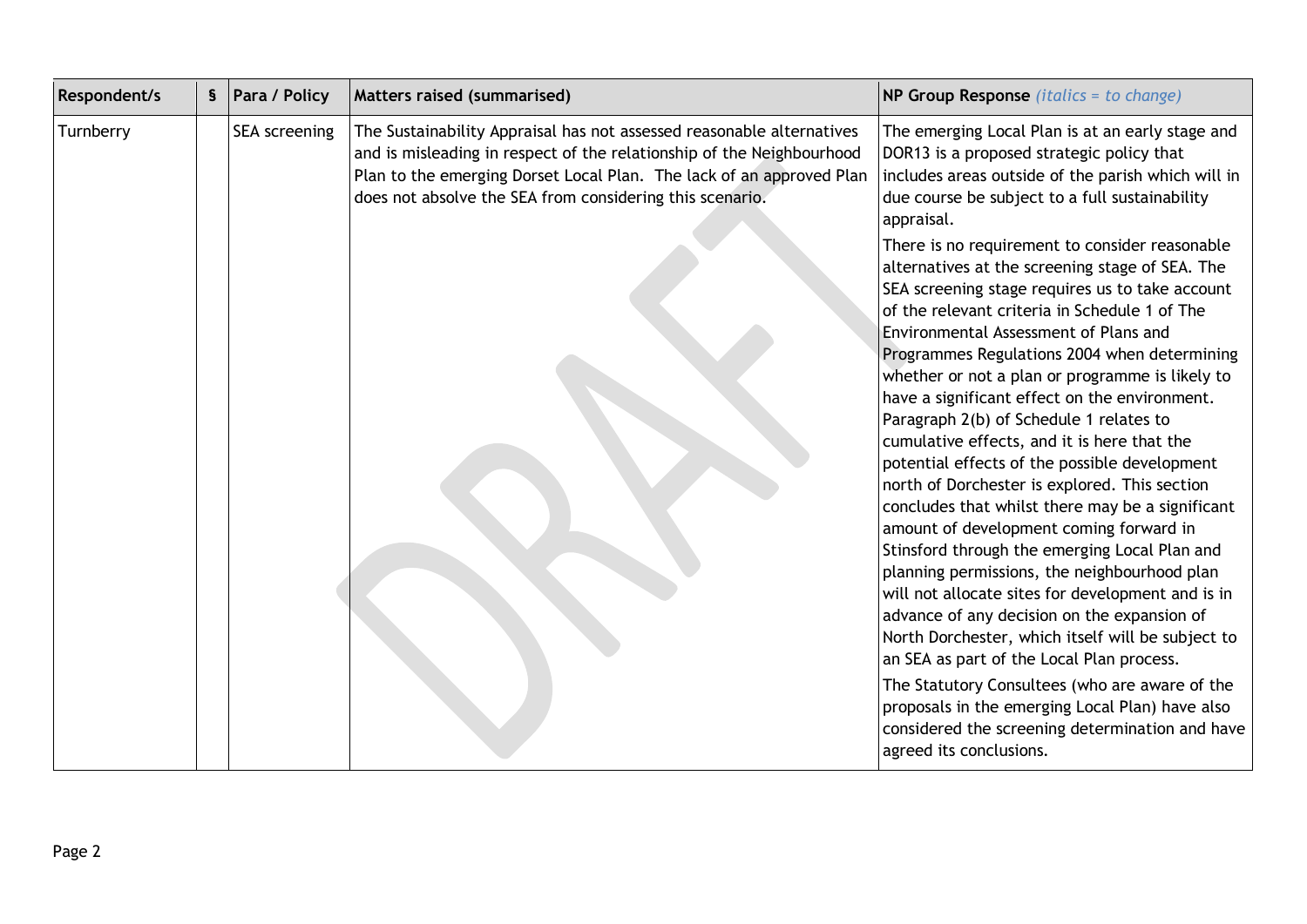| <b>Respondent/s</b> | § Para / Policy | Matters raised (summarised)                                                                                                                                                                                                                                                                                                                                                                          | <b>NP Group Response</b> ( <i>italics</i> = to change)                                                                                                                                                                                                                                                                                                                                                                                                                                                                                                                                                                                                                                                                                                                                                                                                                                                                                                                                                                                                                                                                                                                                                                                                                                                                                                                                                                                                        |
|---------------------|-----------------|------------------------------------------------------------------------------------------------------------------------------------------------------------------------------------------------------------------------------------------------------------------------------------------------------------------------------------------------------------------------------------------------------|---------------------------------------------------------------------------------------------------------------------------------------------------------------------------------------------------------------------------------------------------------------------------------------------------------------------------------------------------------------------------------------------------------------------------------------------------------------------------------------------------------------------------------------------------------------------------------------------------------------------------------------------------------------------------------------------------------------------------------------------------------------------------------------------------------------------------------------------------------------------------------------------------------------------------------------------------------------------------------------------------------------------------------------------------------------------------------------------------------------------------------------------------------------------------------------------------------------------------------------------------------------------------------------------------------------------------------------------------------------------------------------------------------------------------------------------------------------|
| Turnberry           |                 | Highlights the technical evidence produced as part of the<br>Consortium's submission to Dorset Council and that it should be used<br>in the consideration of the Neighbourhood Plan policies.<br>Example of Hardy map included in the report:<br><b>KEY</b><br>$\frac{1}{2}$<br>Hardy Feature<br>一个<br>$rac{20}{15}$<br>A 23<br>$\frac{1}{2}$<br>$-12^{5}$<br>$6 - \frac{321}{200}$<br>47/15<br>ATAN | The NPG are thankful for sight of the technical<br>evidence at this stage, although this focuses<br>primarily on the proposed development area,<br>impacts and strategy.<br>It is noted that there is also a heritage impact<br>assessment undertaken by Dorset Council<br>(January 2021) on which Historic England have<br>commented, which could be usefully referenced<br>and would be considered to be a more<br>independent assessment. Having reviewed the<br>Hardy associations in the Turnberry Report, this<br>has helped flag that Ten Hatches should be<br>included within the historic landscape map,<br>together with Rushy Pond (which was noted but<br>not specifically shown).<br>It is disappointing that the sustainable transport<br>appendices in the respondent's report do not<br>appear to have considered any walking / cycling<br>links to KMC and Stinsford from the proposed<br>strategic site, despite falling within the 'walking<br>isochrome'.<br>It is also noted that the ecology survey was<br>undertaken in February 2017 (which is not an<br>optimum time for such a survey) and did not<br>include an assessment of the watercourses, and<br>therefore may not comprehensively reflect the<br>range of protected species present in the area.<br>It does note the grassland present is of little<br>biodiversity value, and that the main notable<br>habitat loss (based on the indicative layout)<br>would be woodland. |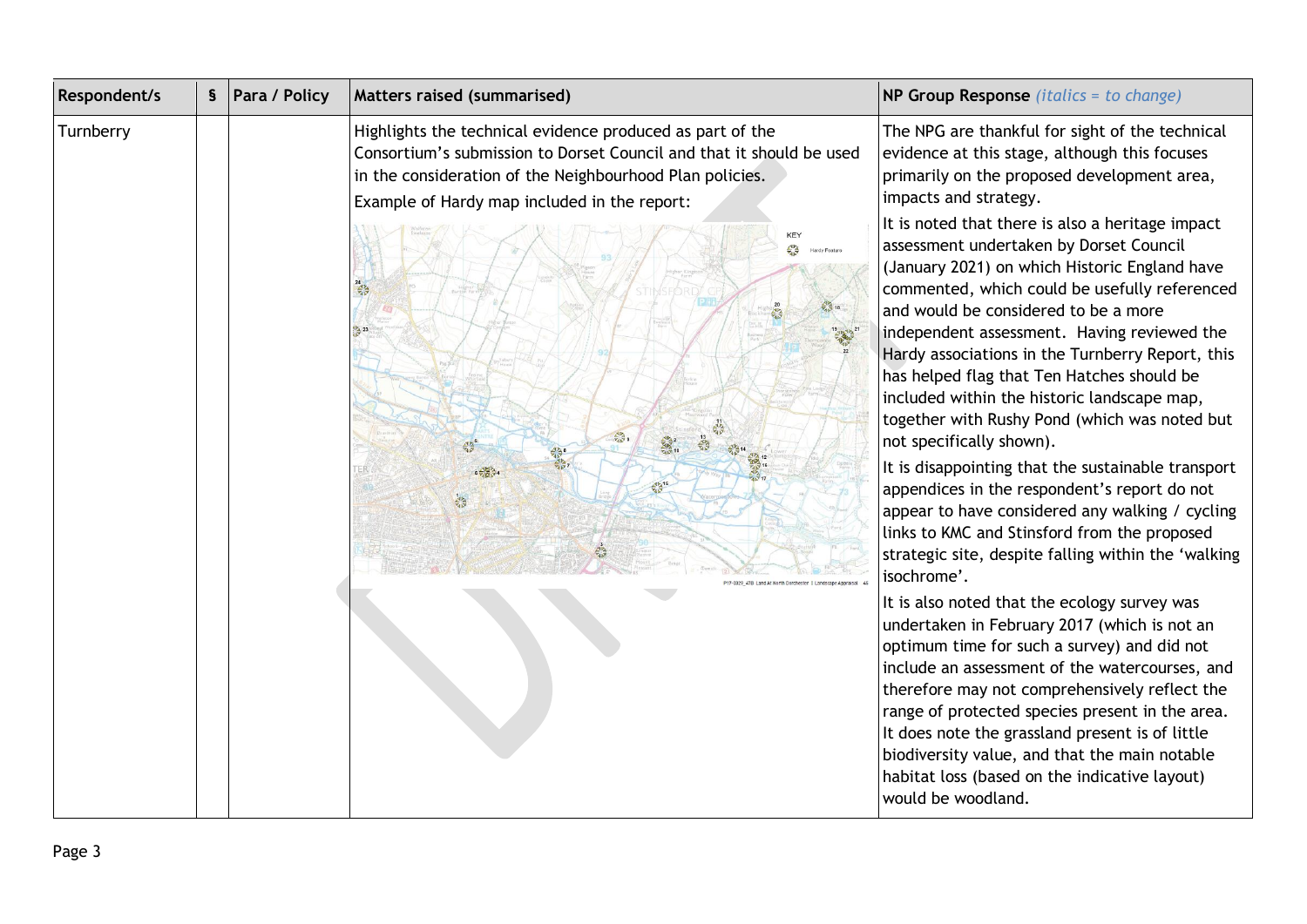| Respondent/s          | S            | Para / Policy | Matters raised (summarised)                                                                                                                                                                                                                 | $NP$ Group Response <i>(italics = to change)</i>                                                                                                                                     |
|-----------------------|--------------|---------------|---------------------------------------------------------------------------------------------------------------------------------------------------------------------------------------------------------------------------------------------|--------------------------------------------------------------------------------------------------------------------------------------------------------------------------------------|
|                       |              |               |                                                                                                                                                                                                                                             | Include reference to Heritage Study in section 9.<br>Amend historic map and appendices to more<br>clearly reference Hardy connections - in<br>particular Ten Hatches and Rushy Pond. |
| Chris Mervik          | $\mathbf{1}$ | 1.6           | May be useful to annotate Bhompston on Figure 1                                                                                                                                                                                             | Noted<br><b>Update plan accordingly</b>                                                                                                                                              |
| <b>Dorset Council</b> | $\mathbf{1}$ | 1.8           | Welcome the proposed Plan period which aligns with the Draft Dorset<br>Council Local Plan - Options consultation (2021).                                                                                                                    | Support noted. In any event the plan is likely to<br>be reviewed well in advance on this end date.                                                                                   |
| <b>Chris Mervik</b>   | 1            | 1.12          | Wording could be improved in Line 4, which would read more easily if<br>it began "This once followed the route"                                                                                                                             | Noted<br>Update plan accordingly                                                                                                                                                     |
| Natural England       | 1            | 1.13          | Welcome reference to the River Frome Site of Special Scientific<br>Interest (SSSI) and recognition of the presence of other priority<br>habitats within the parish.                                                                         | Support noted.                                                                                                                                                                       |
| Dorset Council        | 1            | 1.14          | Suggested re-wording: 'and the parkland around Kingston Maurward<br>is of national importance as a designated Registered Park and<br>Garden.'                                                                                               | Noted<br>Update plan accordingly                                                                                                                                                     |
| Dorset Council        | 1            | 1.18          | Reference should also be made to the Minerals Strategy 2014, the<br>Mineral Sites Plan 2019 and the Waste Plan 2019 that form part of the<br>development plan for the area.                                                                 | Noted<br>Update plan accordingly                                                                                                                                                     |
| <b>Dorset Council</b> | $\mathbf 1$  | 1.21          | Parts of Stinsford Parish are subject to minerals safeguarding, and this Noted<br>could usefully be referred to in the draft Neighbourhood Plan.                                                                                            | Update plan accordingly                                                                                                                                                              |
| <b>Dorset Council</b> | $\mathbf{1}$ | 1.21          | There is a safeguarded waste site in the southern part of Stinsford<br>Parish, and other safeguarded waste sites and a site allocated in the<br>2019 Waste Plan, and this could usefully be referred to in the draft<br>Neighbourhood Plan. | Noted - this appears to be the Stinsford House<br>sewage treatment works, with the rest outside<br>the parish off St Georges' Road.<br>Update plan accordingly                       |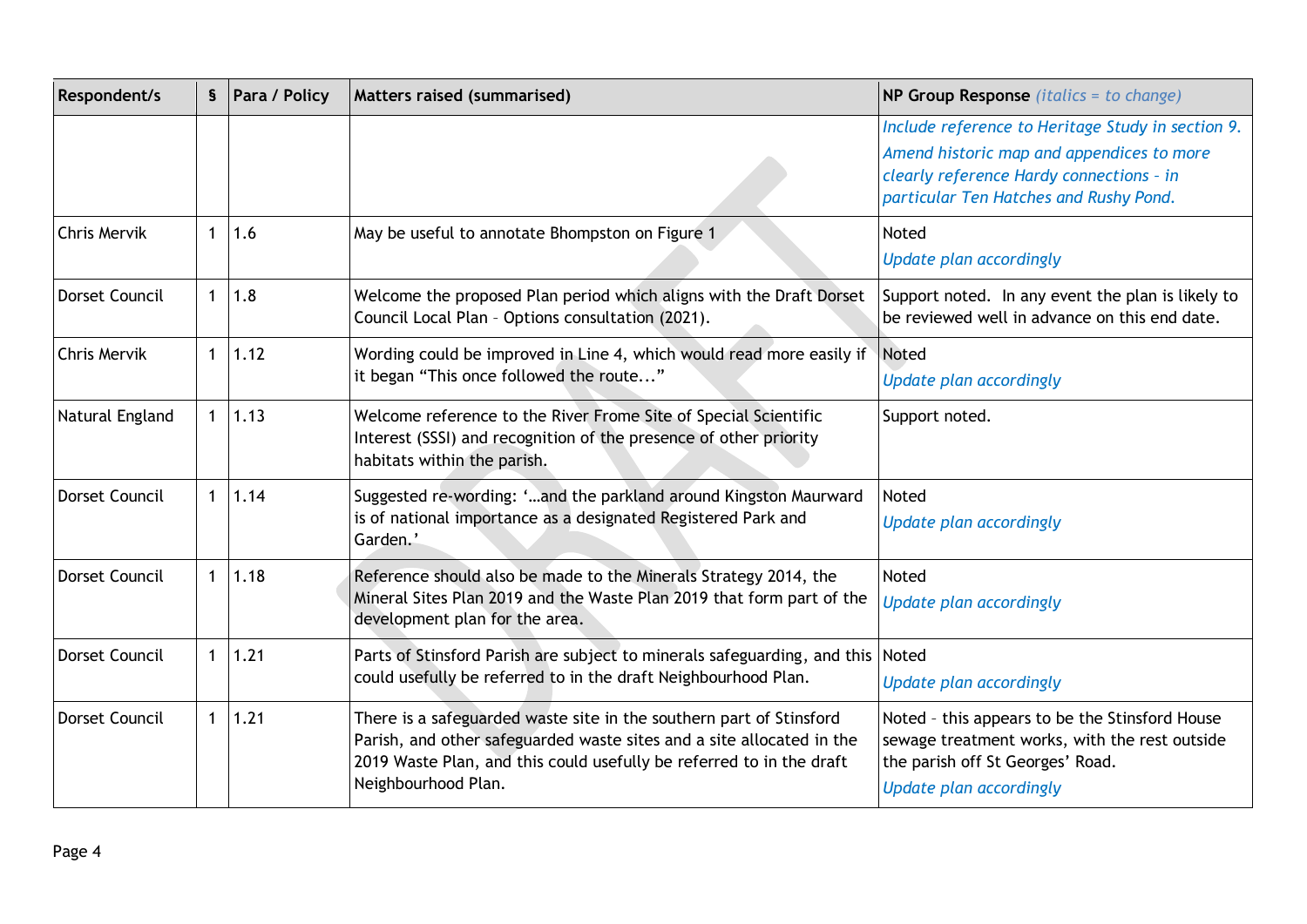| Respondent/s          | S              | Para / Policy | Matters raised (summarised)                                                                                                                                                                                                                                                                                                                                                       | <b>NP Group Response</b> ( <i>italics</i> = to change)                                           |
|-----------------------|----------------|---------------|-----------------------------------------------------------------------------------------------------------------------------------------------------------------------------------------------------------------------------------------------------------------------------------------------------------------------------------------------------------------------------------|--------------------------------------------------------------------------------------------------|
| Dorset Council        | $2^{\circ}$    | 2.2           | Suggested re-wording: 'to care for its built and literary heritage'                                                                                                                                                                                                                                                                                                               | Noted<br>Update plan accordingly                                                                 |
| <b>Dorset Council</b> | $\mathbf{3}$   | 3.3           | Welcome reference to the Government's draft Environment Bill which<br>is currently suggesting a mandatory 10% net gain in biodiversity on all<br>projects and separately the Dorset Biodiversity Appraisal Protocol.                                                                                                                                                              | Support noted.                                                                                   |
| Natural England       | $\mathbf{3}$   | 3.3           | Welcome reference to the need by Dorset Council for a certified<br>Biodiversity Plan in certain circumstances for planning applications to<br>ensure net biodiversity gain.                                                                                                                                                                                                       | Support noted.                                                                                   |
| Chris Mervik          | $\mathbf{3}$   | 3.4           | Wording could be improved in Line 4: suggest "an area of local<br>historic" or "areas of local historic"                                                                                                                                                                                                                                                                          | <b>Noted</b><br><b>Update plan accordingly</b>                                                   |
| Natural England       | $\mathbf{3}$   | 3.5           | Welcome reference to the issues that increased nitrogen levels are<br>having on the Poole Harbour and to the nitrogen reduction SPD. It<br>should be noted that as well as being of national importance, Poole<br>Harbour is also important internationally as a designated Special<br>Protection Area (SPA) for its bird interest and a Ramsar site for its<br>wetland habitats. | Noted<br>Update plan accordingly to reference<br>international (rather than national) protection |
| Natural England       | $\mathbf{3}$   | 3.6           | Welcome reference to the Dorset Heathlands Planning framework SPD. Noted<br>It is also worth noting in this section that the nationally protected<br>heathlands are also internationally designated as SPA, Special Area of<br>Conservation (SAC) and Ramsar sites.                                                                                                               | Update plan accordingly to reference<br>international (rather than national) protection          |
| Chris Mervik          | $\overline{3}$ | 3.6           | Wording could be improved in Line 2: "Wood) forms is an<br>important"                                                                                                                                                                                                                                                                                                             | Noted<br><b>Update plan accordingly</b>                                                          |
| <b>Dorset Council</b> | 3              | SNP1          | Welcome reference to "ancient and local historic woodlands" at the<br>end of Policy SNP1 and their depiction in Figure 2.                                                                                                                                                                                                                                                         | Support noted.                                                                                   |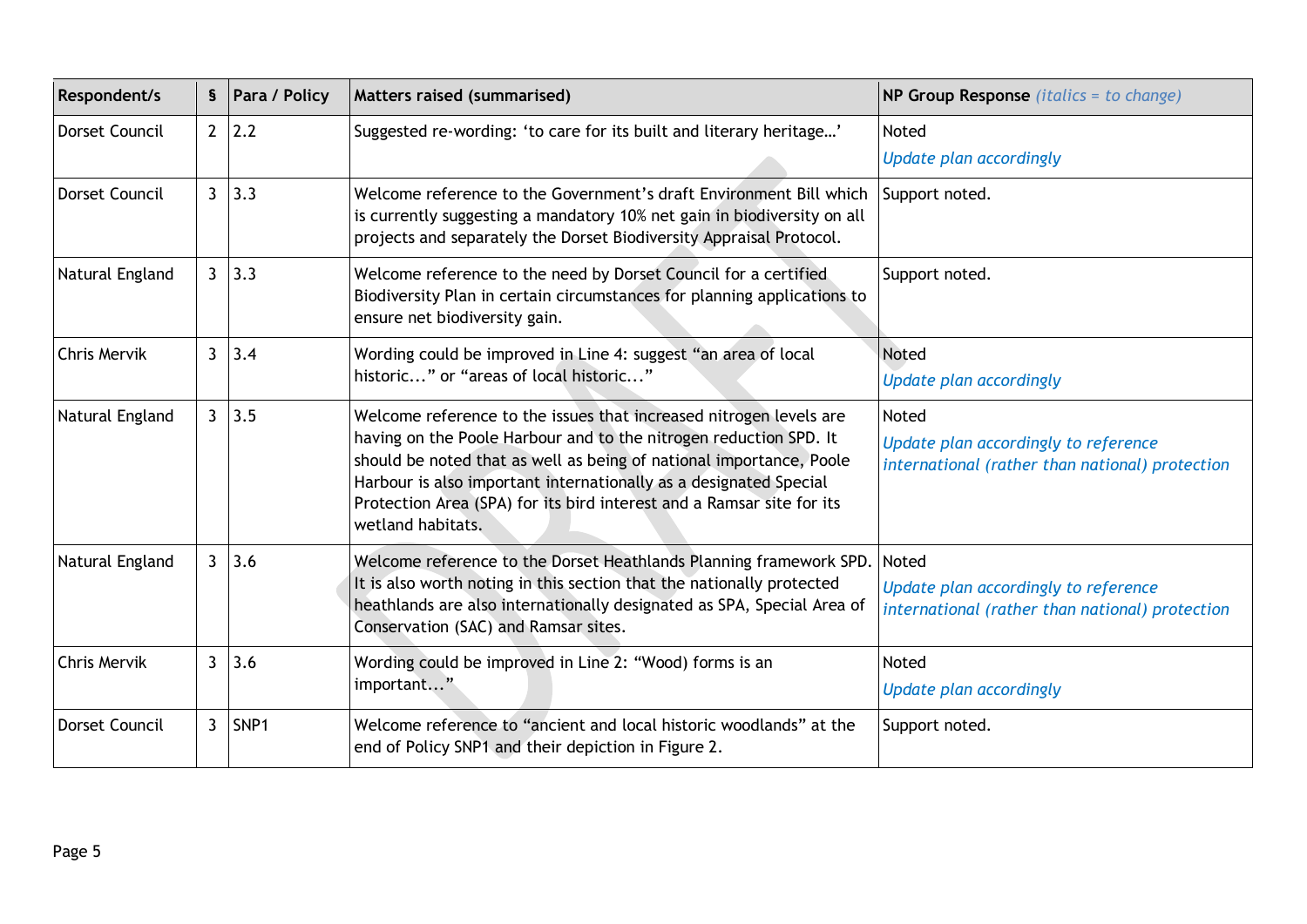| <b>Respondent/s</b> | S              | Para / Policy                        | Matters raised (summarised)                                                                                                                                                                                                                                                                                                          | <b>NP Group Response</b> ( <i>italics</i> = to change)                                                                                                                                                                                                                                                                                    |
|---------------------|----------------|--------------------------------------|--------------------------------------------------------------------------------------------------------------------------------------------------------------------------------------------------------------------------------------------------------------------------------------------------------------------------------------|-------------------------------------------------------------------------------------------------------------------------------------------------------------------------------------------------------------------------------------------------------------------------------------------------------------------------------------------|
| Natural England     | 3              | SNP1                                 | Welcomes policy - could add 'internationally' to the penultimate<br>paragraph to recognise that some of the important wildlife sites are of<br>international as well as of national importance.                                                                                                                                      | Noted<br>Update plan accordingly                                                                                                                                                                                                                                                                                                          |
| Elizabeth Baker     | 3              | SNP1                                 | Support policy, would like to see greater protection for Thorncombe<br>Woods, e.g. keeping walkers on designated paths and dogs on leads.                                                                                                                                                                                            | This is already reflected in the second bullet<br>point o SNP6. It relates more to the<br>management of these area, which could be<br>referenced in the third bullet point but would be<br>subject to the practicality and land owner<br>agreement to achieve.<br>Amend final bullet to make reference to<br>"including their management" |
| Natural England     | $\mathbf{3}$   | 3.9                                  | May wish to reference the two NCA's namely, Dorset Downs and<br>Cranborne Chase (134) and Dorset Heaths (135) to help to inform<br>proposals in your plan.                                                                                                                                                                           | The plan has drawn more on the local landscape<br>character appraisals which (in comparison to the<br>NCAs) are more locally specific to the area.                                                                                                                                                                                        |
| Chris Mervik        | $\overline{3}$ | 3.9                                  | Could the National Park proposal be supported as a project?                                                                                                                                                                                                                                                                          | This has not been consulted on specifically<br>through the Neighbourhood Plan and would be<br>more appropriately considered through the Parish<br>Council business.                                                                                                                                                                       |
| Chris Mervik        | $\overline{3}$ | 3.14                                 | In the discussions of Local Landscape Character, it might help to<br>emphasise / annotate the importance of parkland, woodland and<br>heathland as wildlife habitats linked to the gaps, creating the<br>invaluable wildlife corridors that currently exist particularly, but not<br>only, along the Frome "River Valley Landscape". | A more detailed map on this would be beneficial<br>but is likely to require further research to ensure<br>its accuracy / coverage for the whole plan area,<br>so would be better to scheduled and consider<br>through a future review.                                                                                                    |
| Keith Bamlet        | $\mathbf{3}$   | 3.17 / 3.18 /<br>Table 5 / Appx<br>4 | The description of the fields around Frome Whitfield Farm as Historic<br>Parkland is not correct.                                                                                                                                                                                                                                    | The plan does not claim the land to be<br>designated or registered as historic parkland, but<br>refers to it as locally important parkland. This is<br>similar reference in reports prepared for the<br>Dorset Local Plan (see LUC study<br>https://www.dorsetcouncil.gov.uk/planning-                                                    |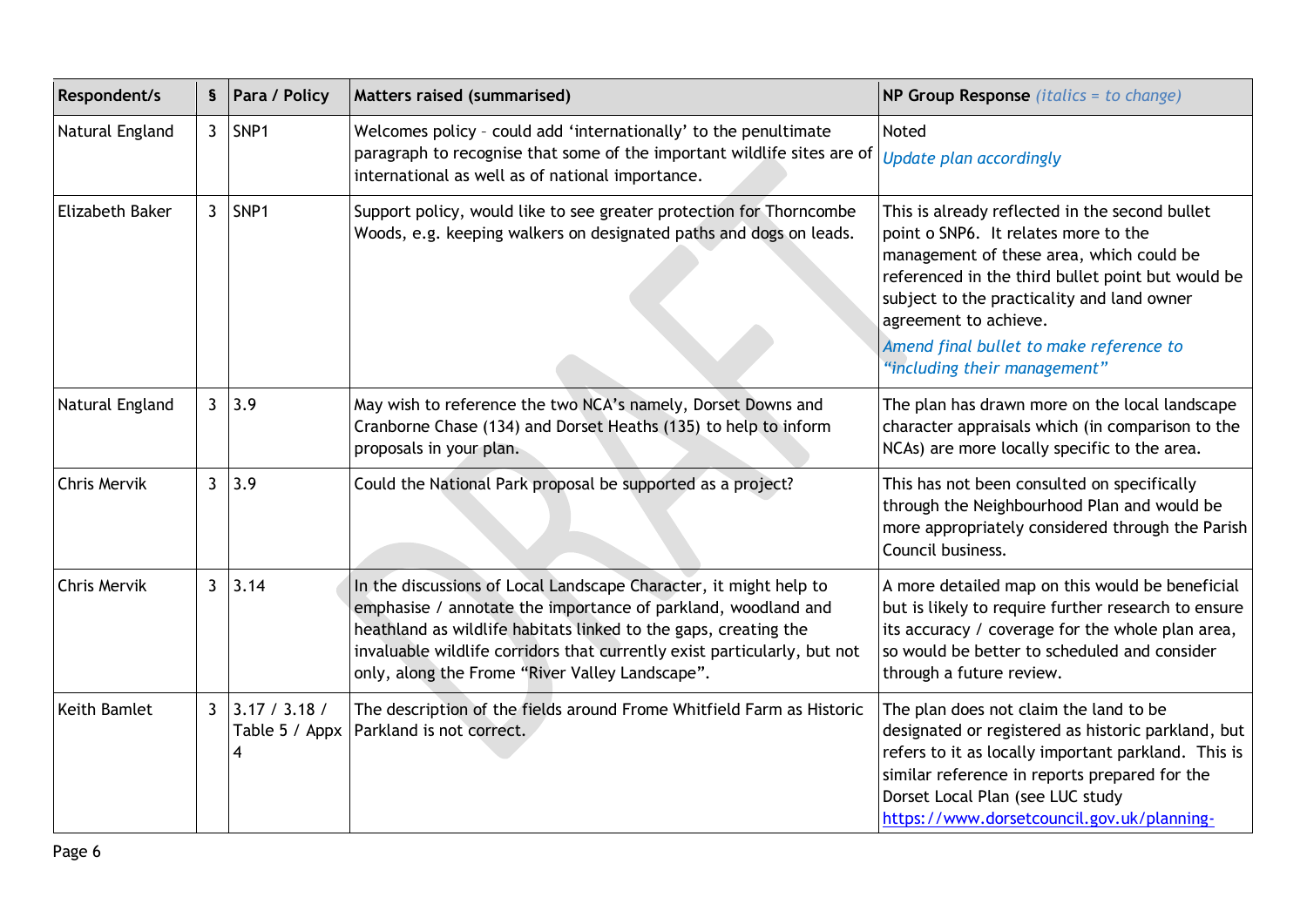| Respondent/s     |              | § Para / Policy     | <b>Matters raised (summarised)</b>                                                                                                                                                                                                                                  | <b>NP Group Response</b> <i>(italics = to change)</i>                                                                                                                                                                                                                                                                                                                                               |
|------------------|--------------|---------------------|---------------------------------------------------------------------------------------------------------------------------------------------------------------------------------------------------------------------------------------------------------------------|-----------------------------------------------------------------------------------------------------------------------------------------------------------------------------------------------------------------------------------------------------------------------------------------------------------------------------------------------------------------------------------------------------|
|                  |              |                     |                                                                                                                                                                                                                                                                     | buildings-land/planning-policy/dorset-council-<br>local-plan/evidence/north-of-dorchester-<br>heritage-impact-assessment.aspx para 5.145-6)<br>and evident from the 1888 and 1938 as can be<br>viewed on https://maps.nls.uk/os/6inch-<br>england-and-wales/<br>Include above citations in List of Supporting<br><b>Documents</b>                                                                   |
| Dorset Council   | $\mathbf{3}$ | SNP <sub>2</sub>    | Supports the principle of Policy SNP2 and have no objection to the<br>phrase 'Tranquil Areas' which is defined in the Planning Portal<br>glossary<br>https://www.planningportal.co.uk/directory_record/552/tranquil_are<br>as/category/7/glossary_of_planning_terms | Support noted.                                                                                                                                                                                                                                                                                                                                                                                      |
| Turnberry        | $\mathbf{3}$ | SNP <sub>2</sub>    | Policy SNP2 does not explain / take into account how DOR13 will alter<br>the rural character and setting of the Dorchester.                                                                                                                                         | This will be a matter to pick up through a future<br>review when the allocation has been determined.                                                                                                                                                                                                                                                                                                |
| Dorset Council   | $\mathbf{3}$ | SNP3                | Supports the principle of Policy SNP3 - should the emerging Dorset<br>Council Local Plan policy DOR13 go forward then the area that is<br>overlapped by the proposed extension may need to be reviewed.                                                             | Support noted.                                                                                                                                                                                                                                                                                                                                                                                      |
| Historic England | $\mathbf{3}$ | SNP3                | Supports the desire to protect the settings of settlements and the<br>landscapes around them which will help in maintaining their individual<br>integrity and sense of identity.                                                                                    | Support noted.                                                                                                                                                                                                                                                                                                                                                                                      |
| T O'Rourke       | $\mathbf{3}$ | <b>SNP2 / SNP 3</b> | The content of Policy SNP2 and SNP3 have not been evidenced by<br>technical studies, nor have the proposals been tested and considered<br>in the context of masterplan options for a Dorset Local Plan DOR13<br>policy proposal.                                    | Policy SNP 2 has drawn from existing evidence in<br>the local landscape character appraisals which<br>were drawn up by landscape experts (as<br>referenced in para 3.12) and considered further<br>in light of local knowledge and subject to<br>considerable consultation with local residents as<br>part of the plan-making process (with a high<br>consensus of support). The respondent has not |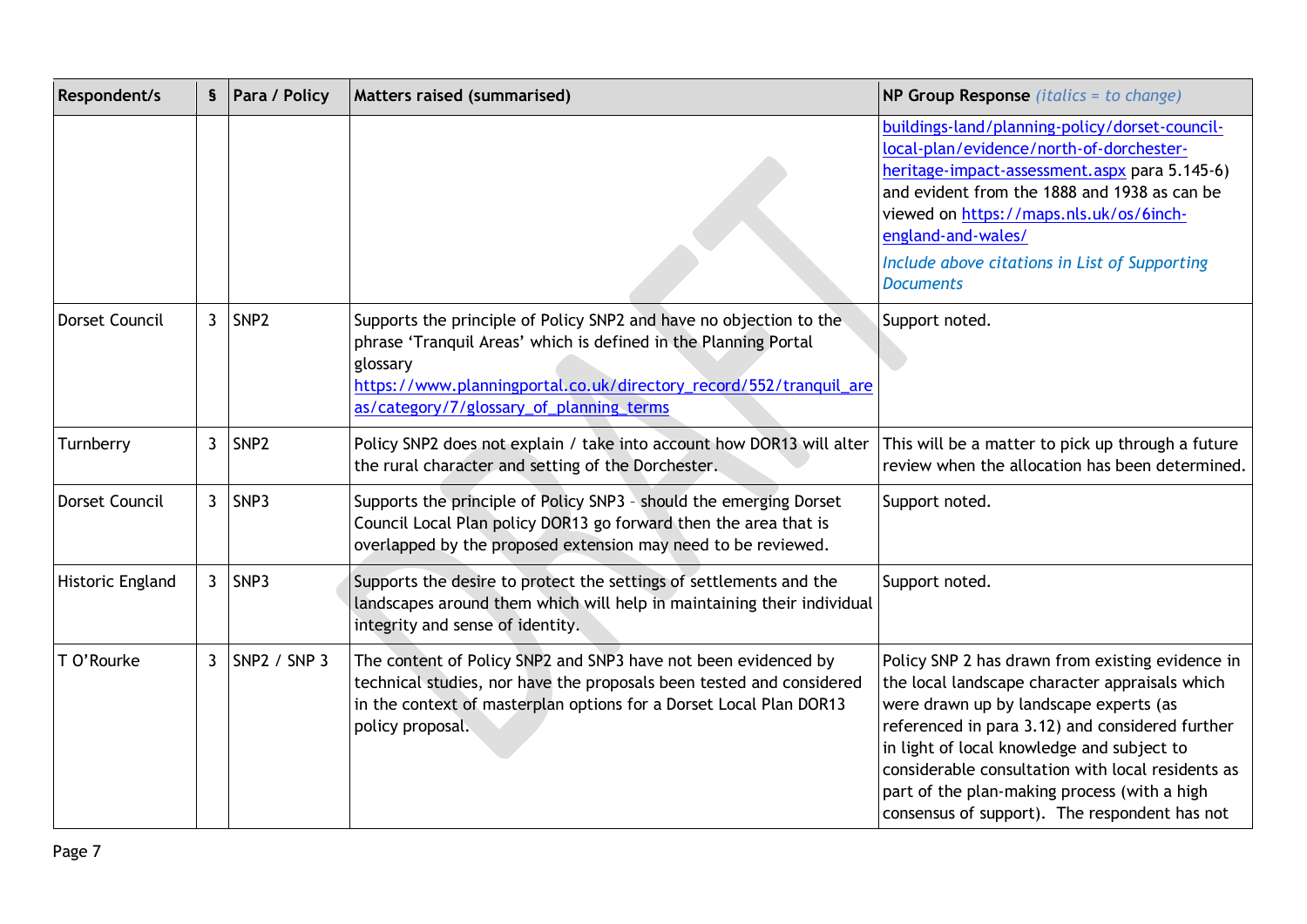| Respondent/s                 | S              | Para / Policy | Matters raised (summarised)                                                                                                                                                                                                                       | <b>NP Group Response</b> ( <i>italics</i> = to change)                                                                                                                                                                                                                                                                                     |
|------------------------------|----------------|---------------|---------------------------------------------------------------------------------------------------------------------------------------------------------------------------------------------------------------------------------------------------|--------------------------------------------------------------------------------------------------------------------------------------------------------------------------------------------------------------------------------------------------------------------------------------------------------------------------------------------|
|                              |                |               |                                                                                                                                                                                                                                                   | highlighted any obvious anomalies to suggest the<br>evidence and policy is erroneous.                                                                                                                                                                                                                                                      |
|                              |                |               |                                                                                                                                                                                                                                                   | There is not requirement for these policies to be<br>considered in the context of masterplan options -<br>however as with policy SNP5 a similar statement<br>could be made to highlight how this matter<br>should be considered.                                                                                                           |
|                              |                |               |                                                                                                                                                                                                                                                   | Include additional para similar to 3.25 to<br>highlight how these policies may need to be read<br>in light of the strategic allocation being made -<br>ie that it would still be appropriate with<br>reference to the settlement edges / transition<br>and landscape features retained within the site                                     |
| Dorset Council<br>T O'Rourke | 3 <sup>1</sup> | SNP4          | May be helpful to clarify that should the emerging Dorset Council<br>Local Plan policy DOR13 go forward this Policy may not be practical to<br>apply in full within the urban extension area.                                                     | Agreed.<br>See also response to this point in relation to<br>SNP2/3 - this should cover reference to<br>minimising light pollution through an<br>appropriate management scheme particular in<br>relation to the settlement edge and connecting<br>routes.                                                                                  |
| <b>Chris Mervik</b>          | $\mathbf{3}$   | 3.25          | Wording could be improved in Line 2: "particularly in the long<br>term"                                                                                                                                                                           | Noted<br><b>Update plan accordingly</b>                                                                                                                                                                                                                                                                                                    |
| <b>Dorset Council</b>        |                | $3$ SNP5      | Supports the principle of Policy SNP5 but are concerns that concerned<br>that the number of view symbols depicted in figure 4 appears<br>excessive and expansive, recommend that only the most important<br>and focused local views are retained. | There is no accepted national standard as to<br>what constitutes an important view, which is<br>therefore a matter of judgement. As shown in<br>Table 4, consideration has been given to the<br>public use of the route/s some which the view is<br>see, why is it important and the presence of<br>notable landmarks within the viewshed. |
| T O'Rourke                   |                | $3$ SNP5      | The relative merits of these views have not been technically assessed.<br>The policy should be replaced with supporting text identifying the<br>need for valued local views to be considered as part of a wider,                                  |                                                                                                                                                                                                                                                                                                                                            |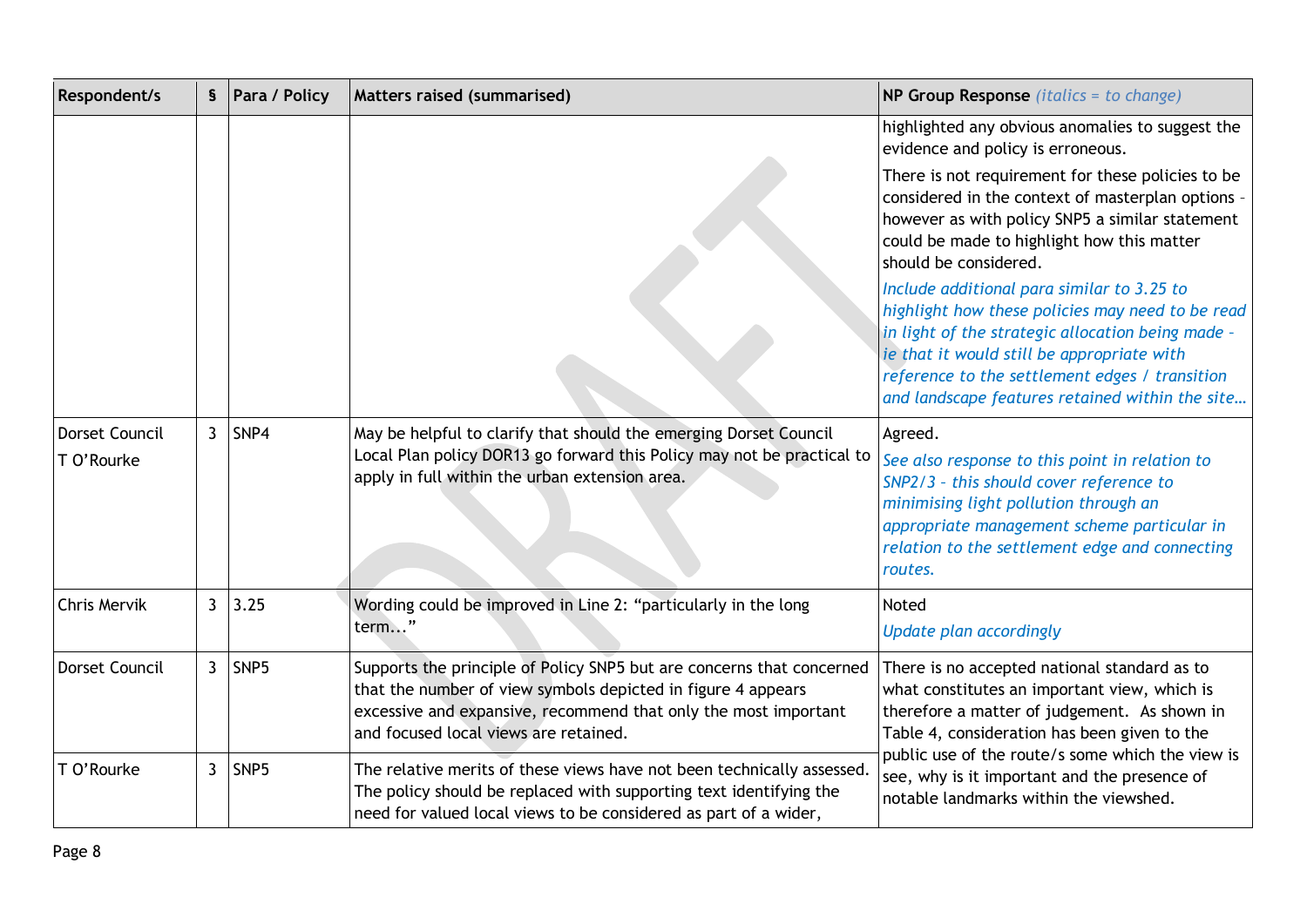| Respondent/s                         | S              | Para / Policy    | <b>Matters raised (summarised)</b>                                                                                                                                                                                                                                                                                                                                                                                                                                                                                                                                                                         | <b>NP Group Response</b> ( <i>italics</i> = to change)                                                                                                                                                                                                                                                                                                                                                                                                                                                                                                                                                                                                                                                                                                                                             |
|--------------------------------------|----------------|------------------|------------------------------------------------------------------------------------------------------------------------------------------------------------------------------------------------------------------------------------------------------------------------------------------------------------------------------------------------------------------------------------------------------------------------------------------------------------------------------------------------------------------------------------------------------------------------------------------------------------|----------------------------------------------------------------------------------------------------------------------------------------------------------------------------------------------------------------------------------------------------------------------------------------------------------------------------------------------------------------------------------------------------------------------------------------------------------------------------------------------------------------------------------------------------------------------------------------------------------------------------------------------------------------------------------------------------------------------------------------------------------------------------------------------------|
|                                      |                |                  | comprehensive landscape and design assessment exercise for future<br>development, particularly the DOR13 proposals.                                                                                                                                                                                                                                                                                                                                                                                                                                                                                        | This appears similar to the approach taken and<br>endorsed in other Neighbourhood Plans (even<br>involving landscape experts) such as evidenced in<br>the recently made Tetsworth NP<br>https://www.tetsworthparishcouncil.co.uk/neigh<br>bourhood-plan.html. The wording in that policy<br>reads "Development should preserve or enhance<br>the local character of the landscape and not<br>have an unacceptable adverse impact on the<br>important views"<br>The policy does not seek to prevent any and all<br>development lying within a view but requires<br>that proposals recognise and take account of the<br>importance of these views in their location and<br>design so as to avoid having an unacceptable<br>adverse impact. This is reflected in para 3.25 of<br>the supporting text. |
| Turnberry                            | $\mathbf{3}$   | SNP <sub>5</sub> | Policy SNP5 gives greater protection to what is a local landscape<br>matter than is accorded to nationally designated landscapes such as<br>the AONB. The policy implies that development is to be 'stopped'<br>within the views listed in Table 4, and also proposes sweeping<br>protections for any views from any public footpath.<br>NB in the consultation meeting it was noted that all but one of SNP's<br>protected views would align with proposed open or landscaped areas<br>in the North Dorchester outline plan, although they would still be<br>impacted by being framed by the development. |                                                                                                                                                                                                                                                                                                                                                                                                                                                                                                                                                                                                                                                                                                                                                                                                    |
| <b>Dorset Council</b>                | $\mathbf{3}$   | SNP <sub>6</sub> | Supports the aim of Policy SNP6 - should the emerging Dorset Council<br>Local Plan policy DOR13 go forward then the policy may need to be<br>reviewed.                                                                                                                                                                                                                                                                                                                                                                                                                                                     | Support noted.                                                                                                                                                                                                                                                                                                                                                                                                                                                                                                                                                                                                                                                                                                                                                                                     |
| Natural England                      | $\mathbf{3}$   | SNP <sub>6</sub> | Welcomes policy - we note that project P3 is intended to investigate<br>new and improved recreational routes and accessible green spaces.<br>Consideration should be given to providing biodiversity enhancements<br>via this policy.                                                                                                                                                                                                                                                                                                                                                                      | Support noted - the second bullet point in SNP6<br>refers to effective management for wildlife<br>benefits. Policy SNP1 similarly picks up on the<br>matter of biodiversity gain.                                                                                                                                                                                                                                                                                                                                                                                                                                                                                                                                                                                                                  |
| Dorset Council<br><b>Sally Cooke</b> | $\overline{4}$ | SNP7             | The remains of the deserted medieval village at Frome Whitfield (HER<br>MDO2485) and also Coker's Frome which is thought to be a (probably<br>early) medieval settlement (HER MDO20966) should be added to the<br>list of non-designated heritage assets owing to their archaeological<br>interest.                                                                                                                                                                                                                                                                                                        | Agreed<br>Amend Table 5 to include reference to the<br>medieval settlement at Coker's Frome, add to<br>Figure 5 and Appx 3.                                                                                                                                                                                                                                                                                                                                                                                                                                                                                                                                                                                                                                                                        |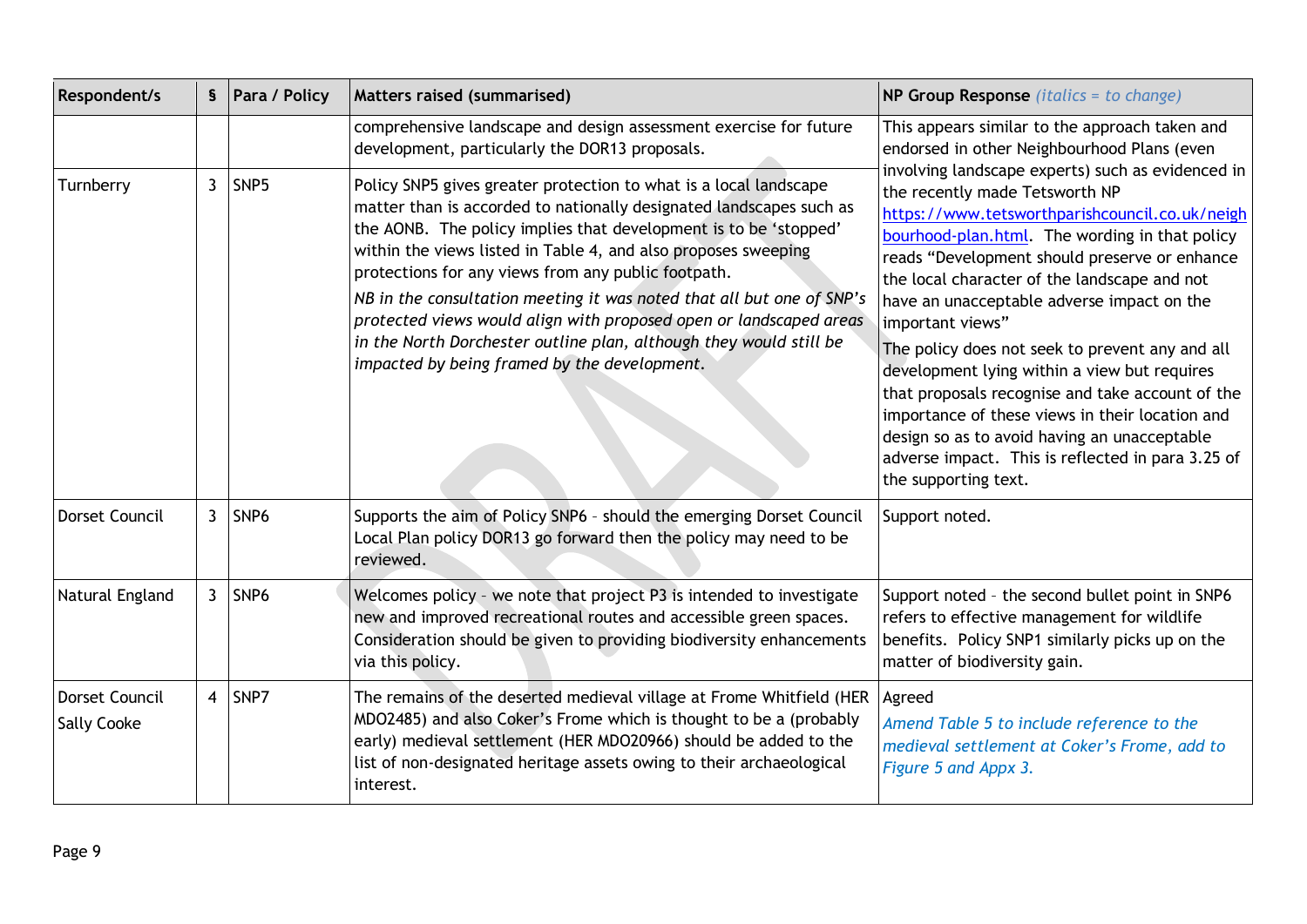| Respondent/s          | S              | Para / Policy | Matters raised (summarised)                                                                                                                                                                                                                                                                                                                                      | <b>NP Group Response</b> ( <i>italics</i> = to change)                                                                                                                                                                                                                                                                                                                                                           |
|-----------------------|----------------|---------------|------------------------------------------------------------------------------------------------------------------------------------------------------------------------------------------------------------------------------------------------------------------------------------------------------------------------------------------------------------------|------------------------------------------------------------------------------------------------------------------------------------------------------------------------------------------------------------------------------------------------------------------------------------------------------------------------------------------------------------------------------------------------------------------|
| Dorset Council        | $\overline{4}$ | SNP7          | Suggested re-wording to better reflect the NPPF: 'Development should<br>preserve the significance of non-designated heritage assets and those<br>associated with Thomas Hardy (see Appendices 3-4). Proposals will<br>demonstrate that this significance has been understood and those<br>which enhance or better reveal it will be looked on favourably.'       | Noted-NPPF para 197 states that "The effect of<br>an application on the significance of a non-<br>designated heritage asset should be taken into<br>account in determining the application. In<br>weighing applications that directly or indirectly                                                                                                                                                              |
| Turnberry             | $\overline{4}$ | SNP7          | SNP7 does not align with national policy - it should reference the need<br>to understand the significance of these assets and allow the balancing<br>of harms and benefits.                                                                                                                                                                                      | affect non-designated heritage assets, a<br>balanced judgement will be required having<br>regard to the scale of any harm or loss and the<br>significance of the heritage asset."                                                                                                                                                                                                                                |
|                       |                |               |                                                                                                                                                                                                                                                                                                                                                                  | Amend policy to read as follows: 'Development<br>should preserve the significance of the many<br>non-designated heritage assets and associations<br>with Thomas Hardy (see Appendices 3-4 and<br>Figure 5), taking into account the balanced<br>judgement required under national policy.<br>Proposals which enhance or would lead to a<br>better appreciation of these assets will be<br>looked on favourably.' |
| <b>Dorset Council</b> | $\overline{4}$ | SNP8          | Supports the aim of Policy SNP8 - clarify the nature of harm (heritage<br>/ landscape / both?) Reference to the proximity to established<br>settlements is a particularly important requirement as this criteria<br>reflects the strategic locational principles reflected in criteria ii-iii<br>within the adopted Local Plan Policy ECON5 Tourism Attractions. | The harm is with reference to the cultural /<br>landscape / wildlife qualities referenced in the<br>preceding sentence. This can be clarified.<br>Amend policy to read "In assessing the potential<br>for harm to these qualities, consideration"                                                                                                                                                                |
| Historic England      | $\overline{4}$ | SNP8          | Supports the need to strike a balance between celebration / provision<br>related to the Thomas Hardy connection and ensuring that this<br>respects the area's sensitivity and wider context.                                                                                                                                                                     | Support noted.                                                                                                                                                                                                                                                                                                                                                                                                   |
| Dorset Council        | 5              | 5.1 / 5.2     | We broadly agree with paragraphs 5.1 and 5.2 of the Stinsford<br>Neighbourhood Plan which summarises the proposed methodology for<br>calculating a neighbourhood housing requirement -the figures should<br>be viewed as minimum requirement and, therefore, can be exceeded.                                                                                    | Support noted.                                                                                                                                                                                                                                                                                                                                                                                                   |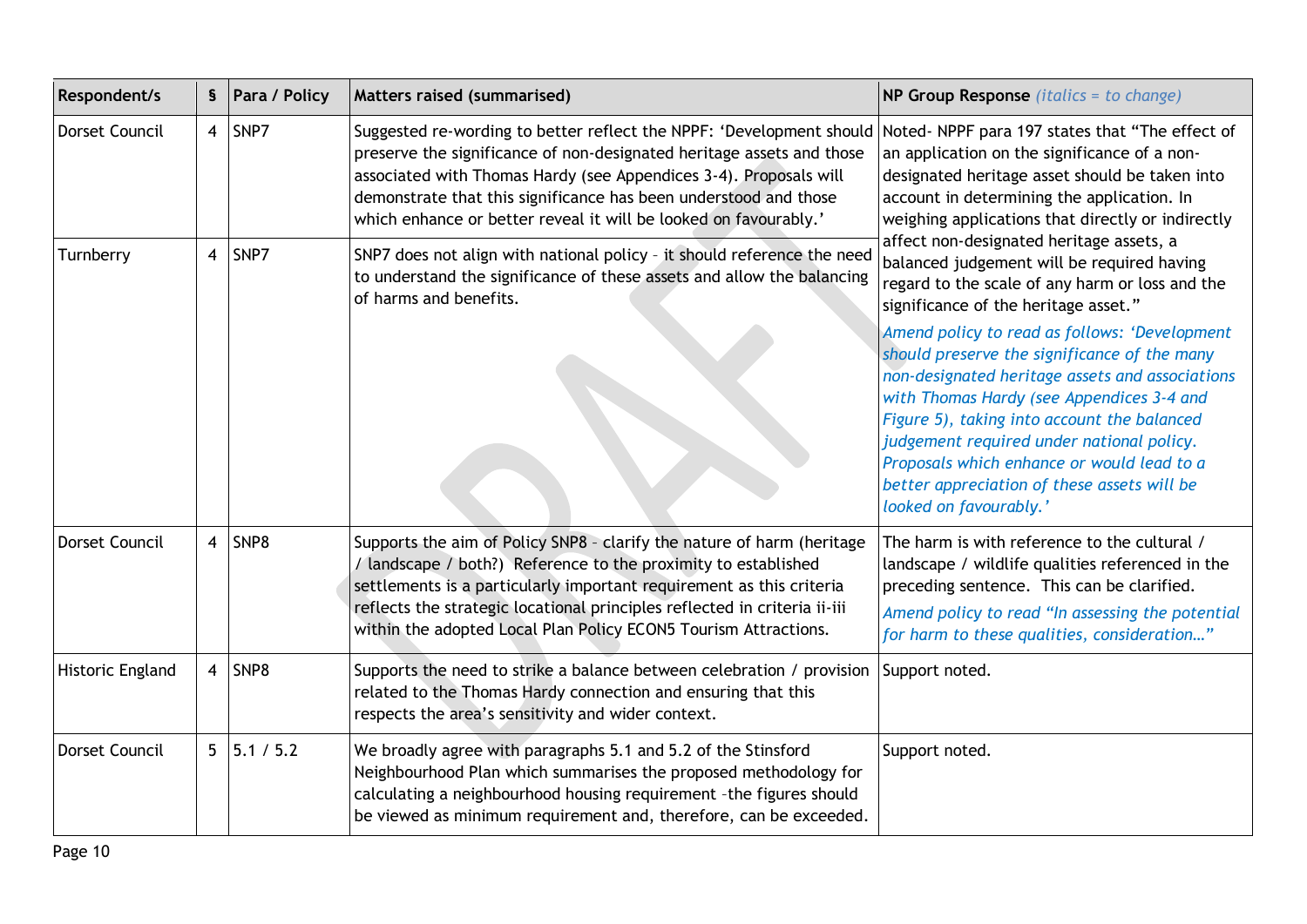| <b>Respondent/s</b>   | § Para / Policy | <b>Matters raised (summarised)</b>                                                                                                                                                                                                                                                                                                                                                                                                                                                                                          | <b>NP Group Response</b> ( <i>italics</i> = to change)                                                                                                                                                                                                                                                                                                                                                                                                                                                                                                                                                                                                                                                                                                                                                                                                                                                                                                                                                                                                                                                                                                                                                                                                                                                                                      |
|-----------------------|-----------------|-----------------------------------------------------------------------------------------------------------------------------------------------------------------------------------------------------------------------------------------------------------------------------------------------------------------------------------------------------------------------------------------------------------------------------------------------------------------------------------------------------------------------------|---------------------------------------------------------------------------------------------------------------------------------------------------------------------------------------------------------------------------------------------------------------------------------------------------------------------------------------------------------------------------------------------------------------------------------------------------------------------------------------------------------------------------------------------------------------------------------------------------------------------------------------------------------------------------------------------------------------------------------------------------------------------------------------------------------------------------------------------------------------------------------------------------------------------------------------------------------------------------------------------------------------------------------------------------------------------------------------------------------------------------------------------------------------------------------------------------------------------------------------------------------------------------------------------------------------------------------------------|
| <b>Chris Mervik</b>   | 5 5.7           | Wording could be improved in Line 8: "not currently have a safe"                                                                                                                                                                                                                                                                                                                                                                                                                                                            | Noted<br>Update plan accordingly                                                                                                                                                                                                                                                                                                                                                                                                                                                                                                                                                                                                                                                                                                                                                                                                                                                                                                                                                                                                                                                                                                                                                                                                                                                                                                            |
| <b>Dorset Council</b> | 5 SNP9          | Dorset Council is concerned that as drafted the definition of small<br>scale (does not exceed 9 dwellings) may not be sufficiently flexible<br>for Kingston Maurward to deliver their proposed exception schemes.<br>For example, does the Parish Council have evidence that such small<br>affordable housing clusters can be delivered by a local registered<br>provider in this location? Some further evidence and supports from<br>Kingston Maurward College and a Registered Provider would be helpful<br>reassurance. | The policy is not limited to Kingston Maurward<br>College and is based on broadening the current<br>non-strategic policy HOUS2 that refers to 'small<br>scale sites'. However the sites included within<br>the latest KMC plan are all below the 9 homes<br>limit - as these are for 6 homes (Church Lane), 3<br>homes (Maurward Close) and 8 homes (Lower<br>Bockhampton). The KMC plan does not specify<br>the proportion of affordable homes proposed on<br>these, but does reference a low cost as well as<br>open market dwellings on these sites.<br>There are examples of schemes of up to 9<br>dwellings that are being proposed / delivered in<br>the Dorset area, such as the 9 affordable<br>dwellings in Worth Matravers (6/2016/0013)<br>delivered by East Boro (completed March 2020)<br>which provided a mix of 4 low cost and 5<br>affordable rented homes, proposals for 8<br>affordable dwellings in Bridport currently under<br>consideration (WD/D/20/002771) and Magna's<br>proposal for 7 affordable homes in Holwell<br>(based on their response to the Holwell NP<br>Review). Furthermore the provision of affordable<br>housing is not limited to using a RP, and can be<br>done via a private developer - such as the<br>scheme in Tolpuddle for discounted sale built by<br>developer Broadreach (Southern Ltd). |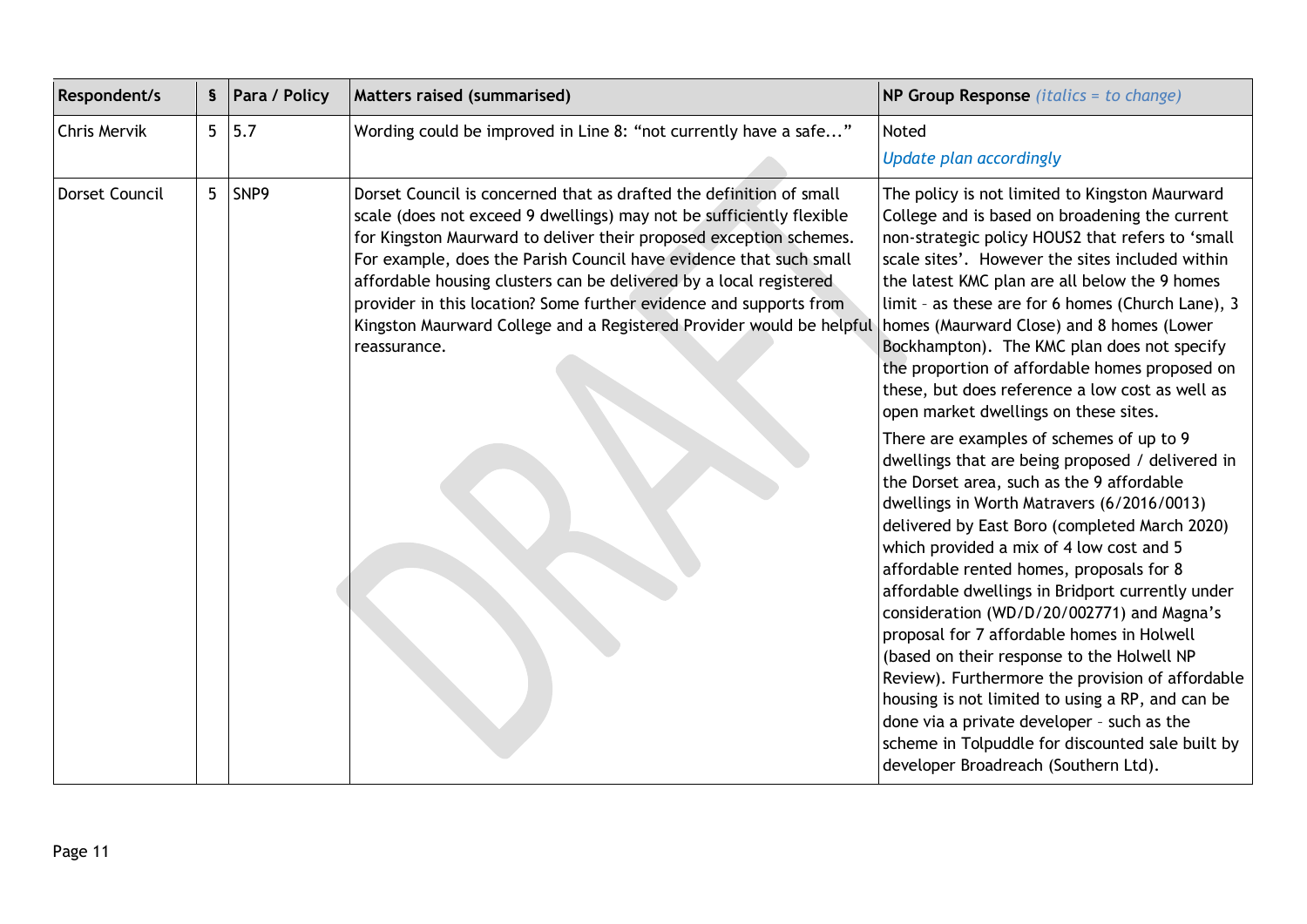| Respondent/s                       | S              | Para / Policy | Matters raised (summarised)                                                                                                                                                                                                                                                                                                                                                                                                                                                                      | <b>NP Group Response</b> ( <i>italics</i> = to change)                                                                                                                                                                                                                                                                                                                                                                                                                                                                                                                                                                                                                                                                                                                                                                                                                                                                                                       |
|------------------------------------|----------------|---------------|--------------------------------------------------------------------------------------------------------------------------------------------------------------------------------------------------------------------------------------------------------------------------------------------------------------------------------------------------------------------------------------------------------------------------------------------------------------------------------------------------|--------------------------------------------------------------------------------------------------------------------------------------------------------------------------------------------------------------------------------------------------------------------------------------------------------------------------------------------------------------------------------------------------------------------------------------------------------------------------------------------------------------------------------------------------------------------------------------------------------------------------------------------------------------------------------------------------------------------------------------------------------------------------------------------------------------------------------------------------------------------------------------------------------------------------------------------------------------|
| Dorset Council                     | 5 <sup>1</sup> | SNP9          | If the primary purpose of the market element is to fund the college,<br>then the proposal may fall outside the definition of a rural exception<br>site in the NPPF (noting that HOUS2 is non-strategic).<br>If it is as a heritage enabling policy then it would need to be<br>considered under Policy ENV5 of the Local Plan. The Kingston<br>Maurward Masterplan is in a draft format and has not been agreed by<br>either Historic England or Dorset Council.                                 | At the current time whilst the strategic aim of<br>the KMC masterplan is to secure the long term<br>future of Kingston Maurward College, there has<br>been no evidence provided in terms of the<br>funding requirements to clarify what is required<br>to be 'enabled' through development (as<br>referenced in 5.7). For this reason (and in line<br>with the community's support for affordable<br>housing) the emphasis of the policy is on<br>affordable housing as the main driver for<br>allowing some open market housing in the area,<br>with the project P4 focusing on exploring the<br>'enabling element' which could justify a further<br>review to SNP9 when the evidence is clearer.<br>This can be clarified by amending the policy.<br>Amend criterion (vi) to delete "or to sustain the<br>long-term upkeep of the education and<br>community facilities within the parish" and<br>update supporting text to clarify the above<br>approach. |
| Kingston<br>Maurward College       | 5 <sup>1</sup> | 5.15          | The reference to the hub project would be more accurate if worded<br>as follows: " In 2020 the College were awarded a £3.5 million grant<br>by the Dorset LEP to build a University Centre & Rural Business<br>Development Hub, which would also support wider business use. The<br>building on the Outdoor Activities Centre would be around 400m <sup>2</sup><br>comprising a large hall and a small number of separate meeting<br>rooms, and would be available for hire for community uses'" | Noted<br>Update plan accordingly                                                                                                                                                                                                                                                                                                                                                                                                                                                                                                                                                                                                                                                                                                                                                                                                                                                                                                                             |
| Landowner<br>consultation<br>event | 5 <sup>1</sup> | SNP9          | Would prefer 'should' rather than 'must' comprise smaller dwelling<br>types to provide greater flexibility with reference to site viability. It<br>may be uneconomic to build affordable housing at the Maurward Close                                                                                                                                                                                                                                                                           | Noted - however the current driver for the<br>housing policies is based on meeting local need<br>(para 5.5 refers to the housing needs evidence).<br>The NP does not specifically allocate sites or                                                                                                                                                                                                                                                                                                                                                                                                                                                                                                                                                                                                                                                                                                                                                          |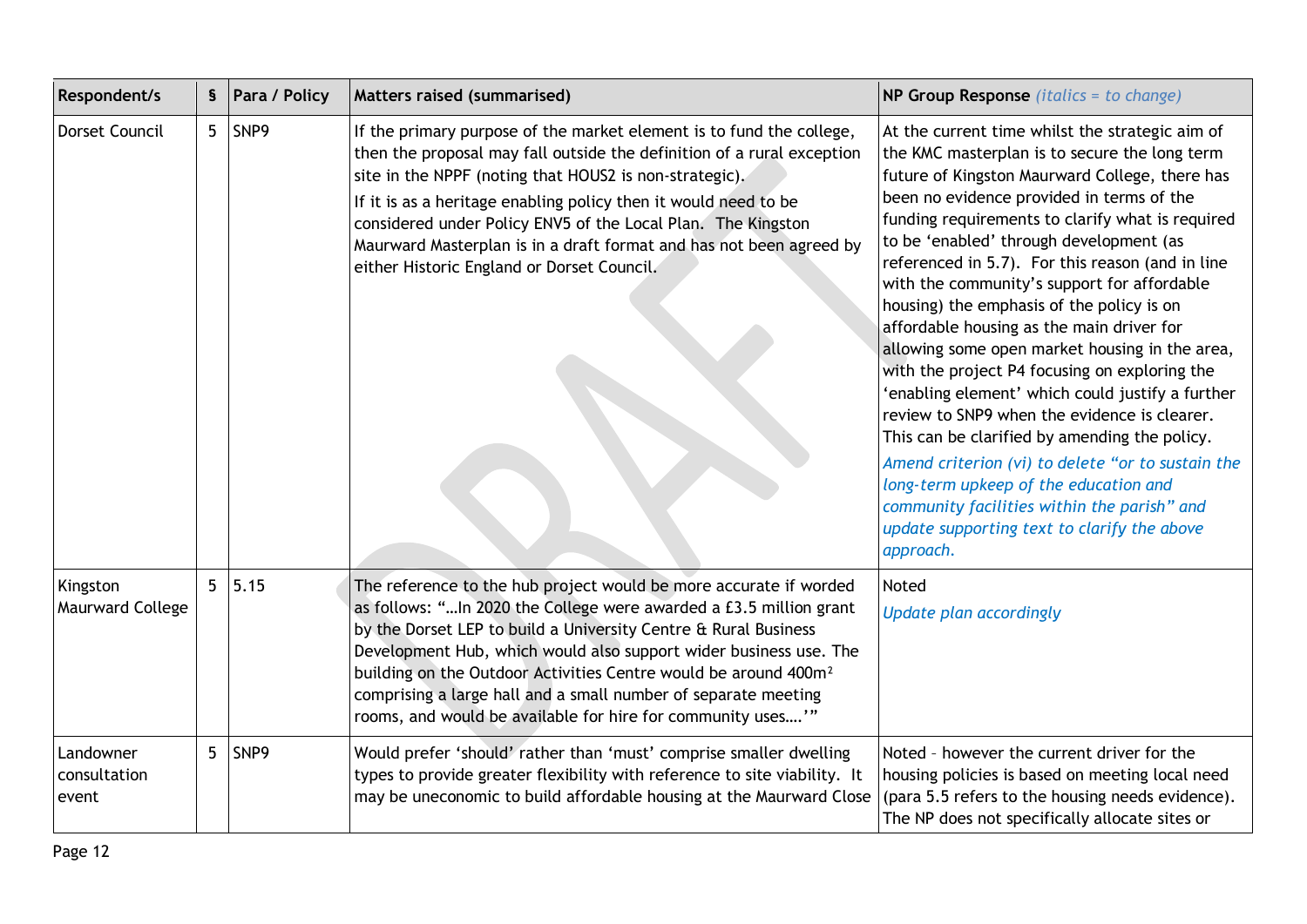| Respondent/s          | S | Para / Policy | <b>Matters raised (summarised)</b>                                                                                                                                                                                                                                                                                                            | <b>NP Group Response</b> <i>(italics = to change)</i>                                                                                                                                                                                                                                                                                                                   |
|-----------------------|---|---------------|-----------------------------------------------------------------------------------------------------------------------------------------------------------------------------------------------------------------------------------------------------------------------------------------------------------------------------------------------|-------------------------------------------------------------------------------------------------------------------------------------------------------------------------------------------------------------------------------------------------------------------------------------------------------------------------------------------------------------------------|
|                       |   |               | site (mentioned in the KM masterplan), as the cost of improving the<br>access and shared driveway would be prohibitive.                                                                                                                                                                                                                       | limit the proposals to that shown in the draft<br>KMC, and therefore it would be possible for KMC<br>to suggest a more viable alternative, or to work<br>with the Parish Council as set out in Project P4<br>which may result in a further review to this plan.                                                                                                         |
| Dorset Council        |   | 5 SNP9        | In addition, reference to the historic environment could usefully be<br>made e.g. 'viii) the scheme respects the significance of any affected<br>heritage assets, including any contribution made by their setting'                                                                                                                           | This issue is in part reflected in criterion (vii),<br>but this could be made clearer.<br>Amend (vii) to read "vii) the scheme is of a<br>character, scale and design appropriate to the<br>settlement and location, including any heritage<br>assets whose setting they may fall within, and<br>would demonstrate good practice in terms of its<br>sustainable design" |
| Environment<br>Agency |   | 5 SNP9        | It was not clear from the plan exactly where the KMC sites may be,<br>but there is notable flood risk in this area to the south of Lower<br>Bockhampton which will need to be considered if building is being<br>proposed in locations at increased risk of flooding, which would need<br>to pass the Sequential Test as set out in the NPPF. | None of the potential sites in the KMC plan fall<br>within a fluvial flood risk area (FRZ 2 or 3) or<br>appear to be impacted by surface water flood<br>risk (based on EA maps). The policy would not in<br>any event over-ride the generical flood risk<br>policies contained in the Local Plan / NPPF.                                                                |
| <b>Dorset Council</b> |   | 5 SNP10       | Supports the aim of Policy SNP10, however, it would be helpful to<br>map the location of the three employment clusters in the parish:<br>Stinsford Business Centre, Hampton Business Park and also Mellstock<br><b>Business Park.</b>                                                                                                         | Noted - this can be done.<br>Include map showing employment locations                                                                                                                                                                                                                                                                                                   |
| T O'Rourke            |   | 5 SNP10       | The requirement that additional buildings "should achieve high<br>standards of environmental performance (significantly above that<br>required by Building Regulations)" is ambiguous and does not<br>recognise that the regulations themselves are evolving.                                                                                 | One of the key aims of the plan is to uphold<br>principles of sustainable development and good<br>and climate-friendly building design. Whilst the<br>plan does not set a specific standard above<br>Building Regulations that new business units must<br>meet, it is considered appropriate to encourage<br>developers to consider whether they can go                 |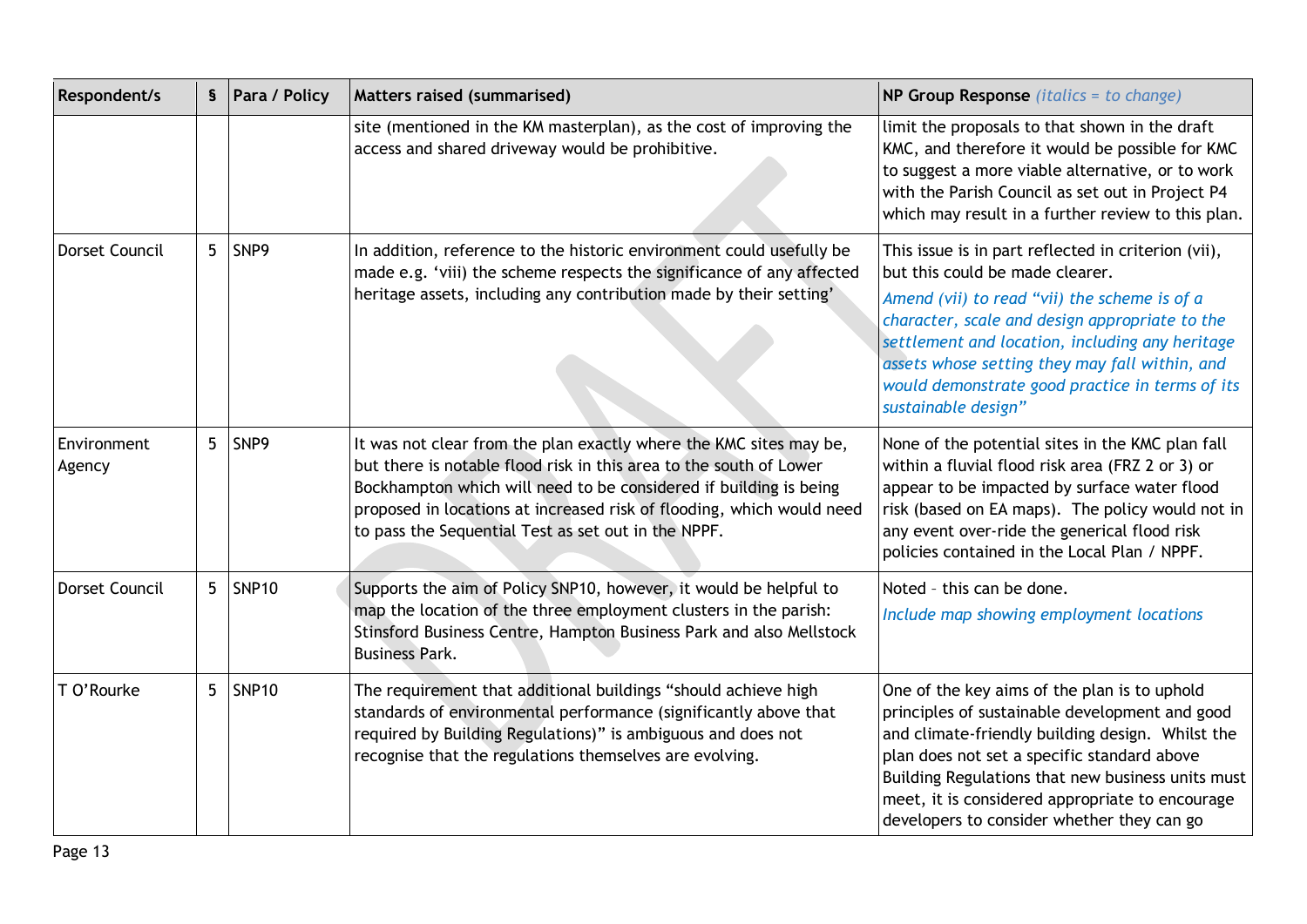| Respondent/s       | S              | Para / Policy     | Matters raised (summarised)                                                                                                                                                                                                                                                                                                                               | <b>NP Group Response</b> ( <i>italics</i> = to change)                                                                                                                                                                                                                                                                                                                                                                                                                                                             |
|--------------------|----------------|-------------------|-----------------------------------------------------------------------------------------------------------------------------------------------------------------------------------------------------------------------------------------------------------------------------------------------------------------------------------------------------------|--------------------------------------------------------------------------------------------------------------------------------------------------------------------------------------------------------------------------------------------------------------------------------------------------------------------------------------------------------------------------------------------------------------------------------------------------------------------------------------------------------------------|
|                    |                |                   |                                                                                                                                                                                                                                                                                                                                                           | further than the minimum requirement at that<br>time, and encourage them to do so. This is<br>particularly relevant in the context of an<br>'additional' building (to which this criteria<br>relates) which would not normally be permitted<br>under the Local Plan policies (as ECON1 limits<br>development away from settlements to existing<br>premises / replacement unless a rural location is<br>essential).                                                                                                 |
| <b>Sally Cooke</b> | 5              | <b>SNP10</b>      | Do not support the addition of new buildings in the business parks - it<br>is unlikely that further business space can be created without adding<br>to the traffic load on the lanes, and it should be sufficient to limit<br>change to retaining / replacing existing business premises.                                                                 | The issue of the adverse impacts of traffic on<br>rural road users is covered in criterion (iv) and<br>proposals that would result in a reduction in<br>motor vehicle traffic levels (particularly lorry<br>movements) to achieve a safer highway network<br>are encouraged. The inclusion of the maps<br>(above) will further clarify the limited extent of<br>the area to which this policy would apply in<br>relation to "additional new buildings within the<br>existing developed area of the business parks" |
| Natural England    | 6              | Table 7           | Welcomes reference to the enhancement of biodiversity through the<br>use of sustainable drainage schemes such as swales, ponds and reed<br>beds.                                                                                                                                                                                                          | Support noted.                                                                                                                                                                                                                                                                                                                                                                                                                                                                                                     |
| Chris Mervik       | 6              | Table 7           | Wording could be improved. Parking provision: is "low energy" the<br>correct descriptor for electric cars, or is it "low emission", or<br>something else?                                                                                                                                                                                                 | Noted<br>Update plan to reference electric cars which are<br>the main technology likely to be used                                                                                                                                                                                                                                                                                                                                                                                                                 |
| Highways England   | 6 <sup>1</sup> | SNP <sub>10</sub> | We have noted policy SNP10 with regards to employment sites, and<br>the need for proposed development to be supported by an assessment<br>of traffic impacts. We would expect any large scale development that<br>has the potential to impact upon the SRN to be supported by a<br>transport assessment and if necessary mitigation measures in line with | Noted - the plan is not proposing large scale<br>development that has the potential to impact<br>upon the SRN.                                                                                                                                                                                                                                                                                                                                                                                                     |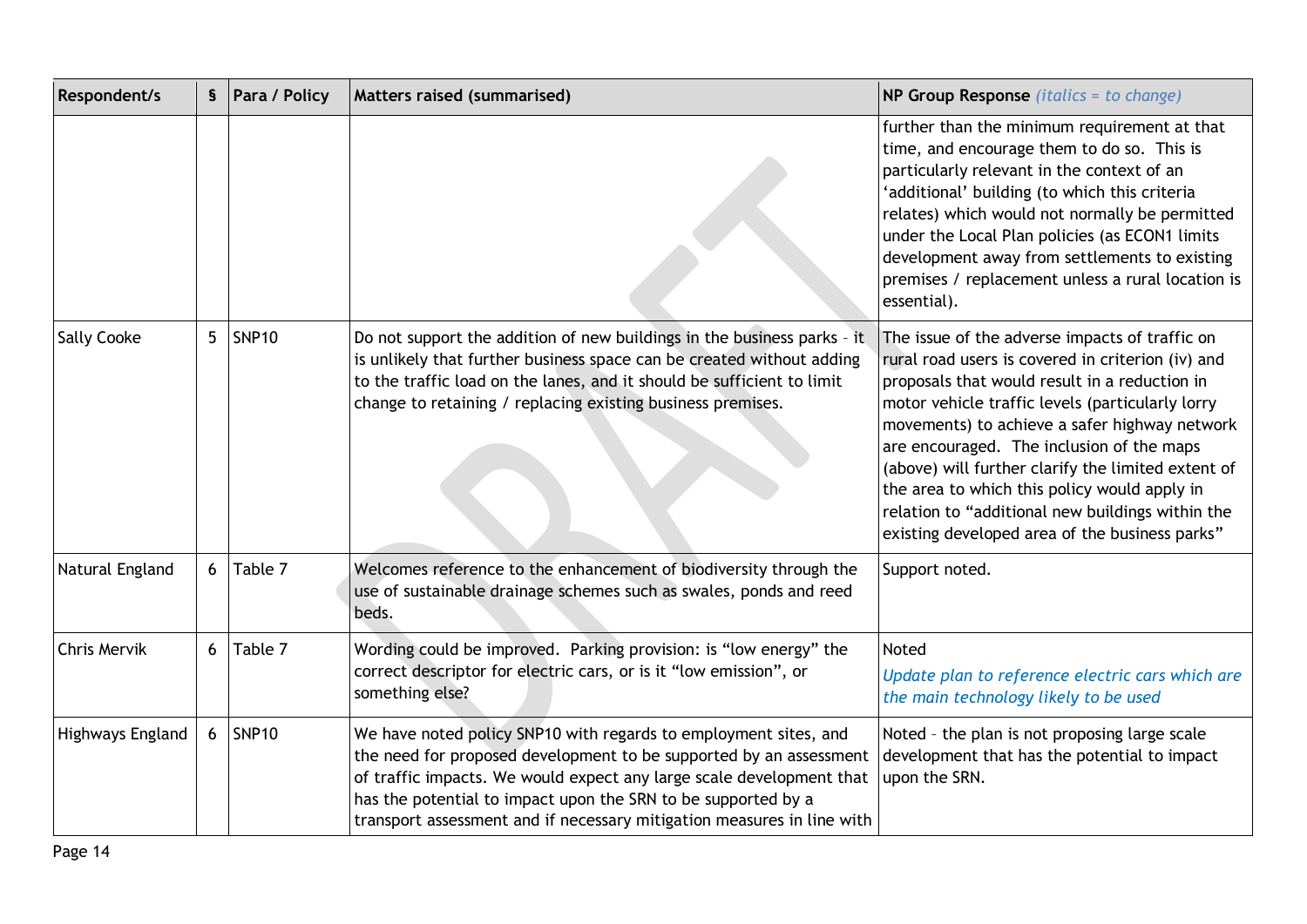| Respondent/s            | S              | Para / Policy | <b>Matters raised (summarised)</b>                                                                                                                                                                                                                                                                                                     | <b>NP Group Response</b> <i>(italics = to change)</i>                                                                                                                                                                                                                              |
|-------------------------|----------------|---------------|----------------------------------------------------------------------------------------------------------------------------------------------------------------------------------------------------------------------------------------------------------------------------------------------------------------------------------------|------------------------------------------------------------------------------------------------------------------------------------------------------------------------------------------------------------------------------------------------------------------------------------|
|                         |                |               | the requirements of DfT Circular 02/2013 The Strategic Road Network<br>and the Delivery of Sustainable Development.                                                                                                                                                                                                                    |                                                                                                                                                                                                                                                                                    |
| Dorset Council          | 6              | <b>SNP11</b>  | Supports the broad intention of Policy SNP11.                                                                                                                                                                                                                                                                                          | Support noted.                                                                                                                                                                                                                                                                     |
| Dorset Council          | 6              | <b>SNP12</b>  | Supports the aim of Policy SNP12.                                                                                                                                                                                                                                                                                                      | Support noted.                                                                                                                                                                                                                                                                     |
| Dorset Council          | 6              | <b>SNP13</b>  | Supports Policy SNP13.                                                                                                                                                                                                                                                                                                                 | Support noted.                                                                                                                                                                                                                                                                     |
| <b>Sally Cooke</b>      | 6              | <b>SNP13</b>  | Unsure whether this is achievable through planning.                                                                                                                                                                                                                                                                                    | It is envisaged that this would be a matter that<br>could be conditioned where permission is<br>required for the installation of such systems.                                                                                                                                     |
| <b>Sally Cooke</b>      | 6              | addition      | Would like to see stronger policies in relation to climate change, e.g.<br>a policy supporting the installation of *appropriate* renewable energy<br>generation (could include investigation of hydro power on the Frome<br>hatches, subject of course to assessment of effects on wildlife,<br>fishing, avoidance of flooding, etc.). | Noted - this is already covered (to a degree) by<br>LP Policy COM11, and at this stage is considered<br>more appropriately dealt with in the first<br>instance via the Parish Council's climate action<br>plan, with any further policy implications noted<br>for a future review. |
| Chris Mervik            | $\overline{7}$ | 7.4           | Wording could be improved in 3rd bullet, line 1: "Traffic<br>inappropriately diverting"                                                                                                                                                                                                                                                | Noted<br>Update plan accordingly                                                                                                                                                                                                                                                   |
| Dorset Council          | $\overline{7}$ | 7.9           | Para 7.9 provides useful clarification of how specific local issues are<br>to be considered in a Transport Assessment.                                                                                                                                                                                                                 | Support noted.                                                                                                                                                                                                                                                                     |
| Dorset Council          | $\overline{7}$ | <b>SNP14</b>  | Supports the proposed objective of Policy SNP14.                                                                                                                                                                                                                                                                                       | Support noted.                                                                                                                                                                                                                                                                     |
| <b>Highways England</b> | $\overline{7}$ | SNP14 - 16    | These policies and related projects have been noted and shared with<br>operational colleagues                                                                                                                                                                                                                                          | Noted                                                                                                                                                                                                                                                                              |
| <b>Elizabeth Baker</b>  | 7              | SNP14 / 16    | The B3143 should be included - it has become a rat-run when the<br>Stinsford roundabout is congested. It is a popular route for leisure<br>cyclists but the speed of traffic is terrifying and the size of some<br>vehicles even more terrifying. Access from the B3143 onto the                                                       | This is already reflected in part under Table 8<br>which references issues with the B3143 under<br>entries (12) and (18), although the problem<br>associated with the speed of traffic on London                                                                                   |